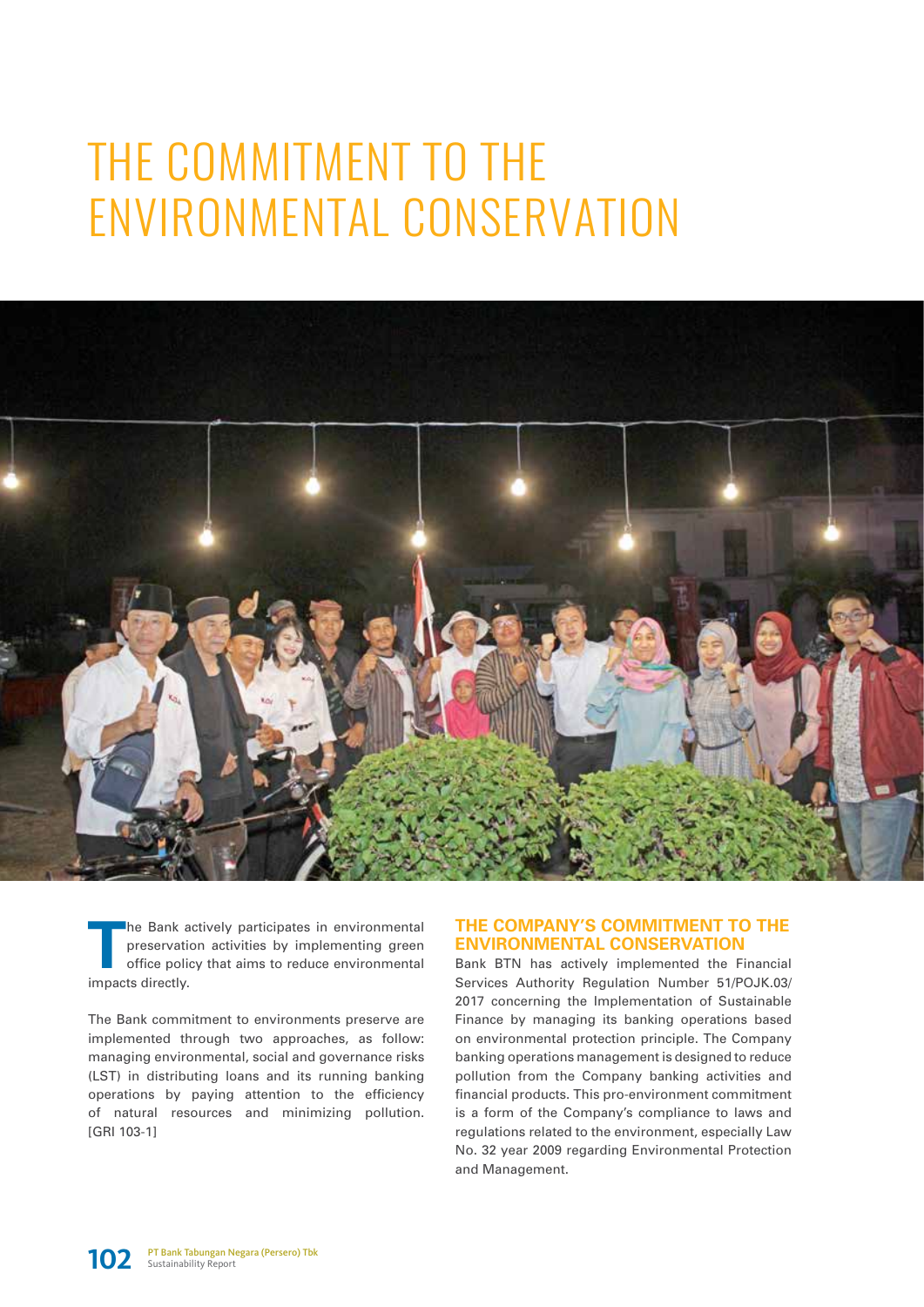

The Statement of the President Director About this Report About the Company Sustainability Govern **The Commitment to the Environmental Conservation**  The Commitment to the Environmental Conservation Human Resource Management Commitment to Provide Best Services Inclusive Services and Product Contribution for the Improvement of Life Quality of the Community Supporting Information

Overview of Sustainability Performance

**Bank BTN has actively implemented the Financial Services Authority Regulation Number 51/POJK.03/ 2017 concerning the Implementation of Sustainable Finance by managing its banking operations based on environmental protection principle.**

Compliance is the core principle of the Company environmental preservation activities and its environmental impact management in all of the Company business activities. By paying attention to the principle of prudence, the Company ensures that all relevant activities have environmental permits in accordance with the provisions. During 2018 there were no incidents of violations of environmental regulations within the Company. [GRI 102-11, 307-1]

In addition, in 2018, the Company has develop its Sustainable Financial Action Plan (RAKB) which will serve as guidance document for the Company to effort in an integrating environmental, social and governance aspects (LST) into the Bank's strategy and operations.

The purpose of sustainable finance implementation initiative is explicitly stating at the Company RAKB in the section of environment program, namely conducting social and environmental risk assessment as an initial stage of Sustainability Risk Policy implementation, which includes:

- Requirements for AMDAL, Peel Flooding, and Licensing.
- Conduct a site visit or field observation directly investigating the land status of is not a green land, on disputed and so on.
- Incorporate ecolabelling regulations or the use of environmentally friendly materials that have been certified by the Indonesian Ecolabel Institute (LEI) in the middle-class construction financing.
- Ensure that the housing and or building construction has been certified Greenship category by Green Building Council of Indonesia.
- Make requirements for developers to plant trees in each housing project and or provide a large portion of social and environmental related facilities and infrastructure.
- Create an Exclusion List that lists every activities and practices that the bank does not want to do, namely activities that have a negative impact on people and the planet.

#### **HEAD OFFICE GREEN BUILDING**

Environmental management in banking operations is also one of the objectives of BTN RAKB, namely; "Development of sustainable banking operations through the application of green office concepts and sustainable procurement". In this report, the scope of implementation of the green office is focused on the activities of the Company's Head Office.

#### **ENERGY**

Energy management at the Company head office aims to optimize the usage of energy and prevent energy improvidence. The Company energy management programs is implement at the Company Head Office are includes:

a. Operational electricity and utility system such lights outages, elevators and chiller units use the BAS (Building Automation System), this arrangement aims to makes utility operation management to be more efficient.

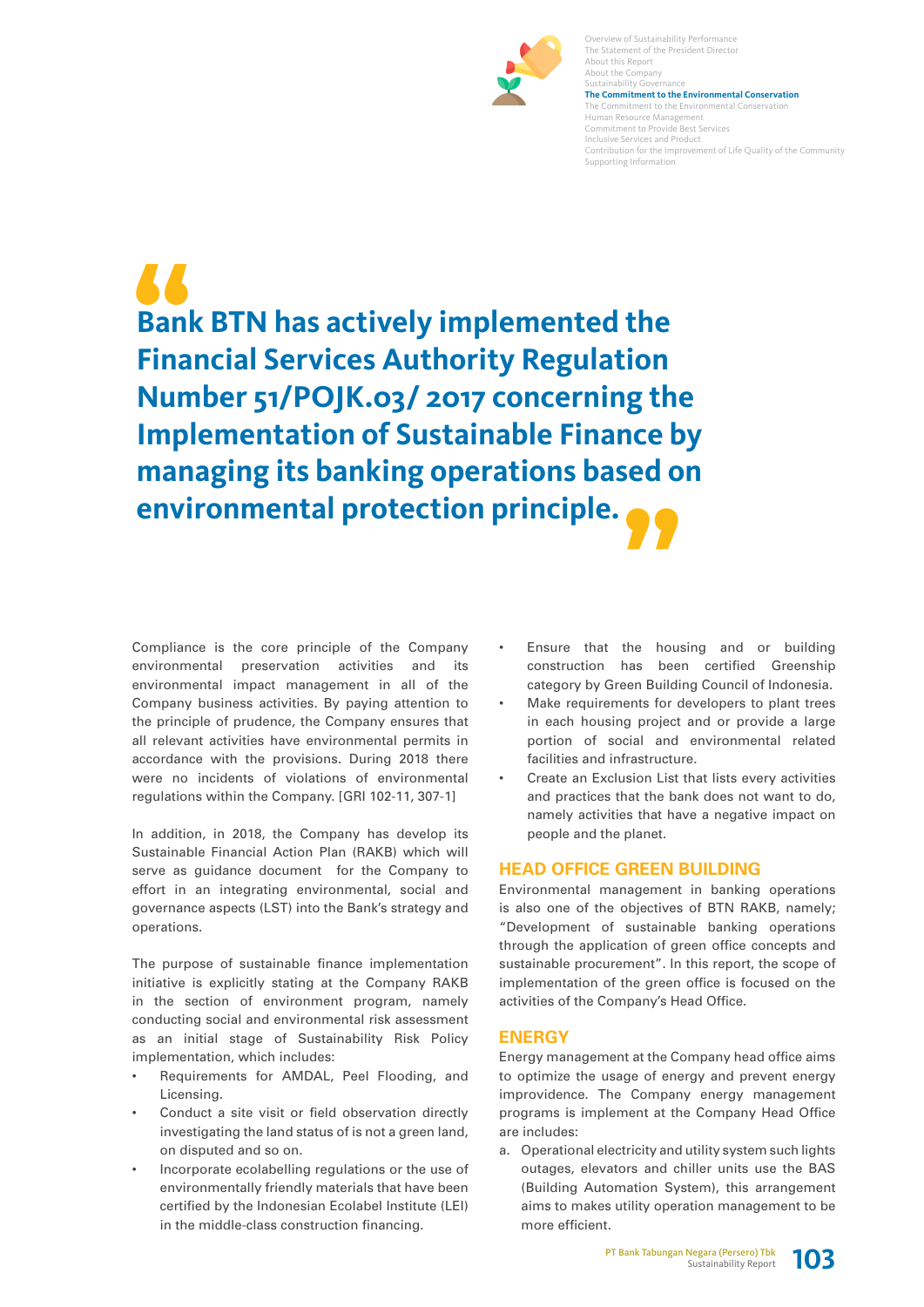# THE COMMITMENT TO THE ENVIRONMENTAL CONSERVATION

- b. Lighting settings are divided by zone or division this arrangement aims to made it easier in turning the light out.
- c. Energy savings Education and socialization by encouraging turning off unused electrical equipment (Turn off lights when not in use, removing unused electrical equipment, installing signage on toilets related to water saving, etc.)
- d. Installing solar water heaters at the Board of Directors' rest room.
- e. Setting the chiller and elevator unit operation schedule according to operational requirements
- f. Replacement of TL and essential types of lights into LED lights
- g. Modernization of 10 elevator units with the latest system control and mechanical upgrades that are more efficient in electricity consumption and replacement of damaged AC units or the procurement of new AC units with inverter types.
- h. Media Advertisements uses the Videotron LED system. [GRI 103-2]

Air-conditioning equipment in the form of chillers are significant energy users in the BTN Tower Building as well as elevators. To manage both, the Company has set operating hours based on daily load requirements.

Water is used for hygiene purposes for employees working in the BTN Tower, water management efforts are aimed at minimizing excessive use of water and to reduce consumption of clean water. This is carried out by:

- a. The use of water is maximized using the PDAM as the main water source in accordance with the Regional Regulation related to the use of ground water.
- b. Build 2 (two) infiltration wells with a capacity of 48 m<sup>3</sup> each, so that the total absorption capacity of rainwater reaches 96 m<sup>3</sup>.
- c. Setting water discharge for water consumption (toilets, ablution places, etc.).
- d. Wastewater has been processed through STP (Sewage Treatment Plan) so that it is not harmful to the environment and has obtained a Waste Water Disposal Permit (IPAL) from the relevant Service.
- e. The wastewater treatment plant (WWTP) of the BTN Tower building currently has a capacity of 260m<sup>3</sup> per day. The current condition of output is

220 m3/day in accordance with the Waste Water Disposal Permit (IPAL) issued on July 19, 2018. [GRI 103-2]

By implementing good efficiency measures, throughout 2018 the Company has succeeded in reducing water use by 7,861 m3 or reduced by 7.90% compared to water use in 2017. [GRI 103-3]

## **PAPER**

Paper use is mainly carried out in banking operations and services for customers. By digitizing documents, reducing paper usage can be reduced by:

- a. No longer using faxes, correspondence is done using e-mail.
- b. Paperless: Disposition and distribution of letters using the Iflow system.
- c. Smart Branch: Do not use Deposit Slip and maximize digitization.
- d. Use used paper for Internal Memos.
- e. Reducing the use of tissue by installing hand driers in the rest room. [GRI 103-2]

## **OTHER WASTE AND EMISSION MANAGEMENT**

Some of the efforts that have been made throughout 2018 are:

- a. The company restoring and re-arranging the BTN Tower Building park in order to improve air quality and improving the environment quality.
- b. Providing temporary garbage disposal with a capacity of  $5 \text{ m}^3$  and temporary storage of B3 waste (Toxic Hazardous Materials) with a capacity of 104.5 Kg.
- c. Prevent environmental pollution through continuous maintenance and repair activities.
- d. Using Air Conditioning types R32, R134A and R410 which are more environmentally friendly.
- e. Reducing the noise level by replacing the generator silencer.
- f. Processing leaf waste to be used as compost.
- g. Avoid using disposable plastic utensils. [GRI 103-2]

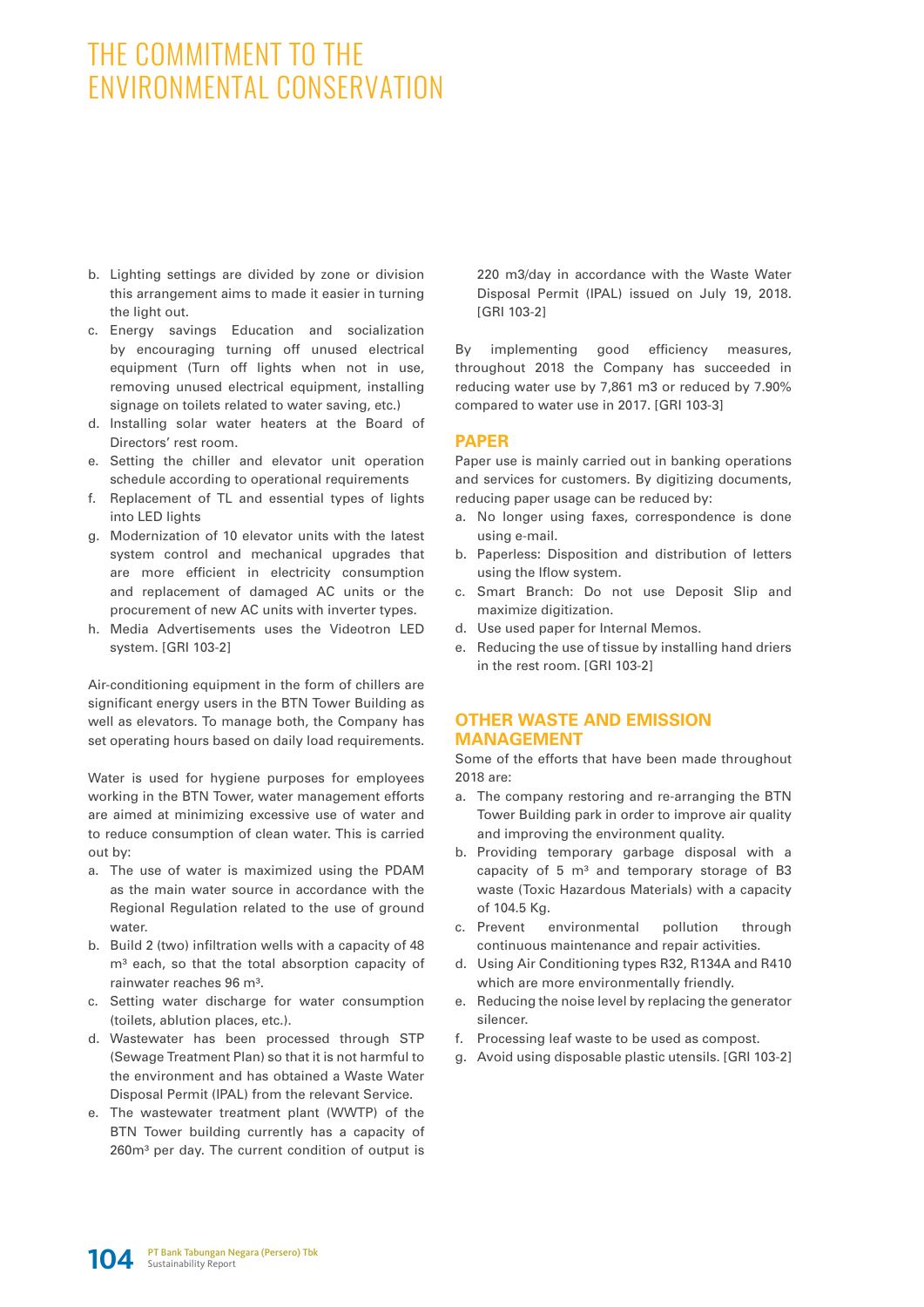

Overview of Sustainability Performance The Statement of the President Director About this Report About the Company Sustainability Governance **The Commitment to the Environmental Conservation**  The Commitment to the Environmental Conservation Human Resource Management Commitment to Provide Best Services Inclusive Services and Product Contribution for the Improvement of Life Quality of the Community Supporting Information

The Company comprehensive waste management system made the Company reducing 9,600 kg non-B3 waste in 2018 or as much as 25% compared to 2017. While the number of B3 waste generation decreases from 160 kg in 2017 to 104.4 kg in 2018 or decreases by 34.75%. [GRI 103-3]

| $14.80\%$                                                                                                                                                                                 | 7.9%                                                                                                                                       |  |  |  |  |  |  |  |
|-------------------------------------------------------------------------------------------------------------------------------------------------------------------------------------------|--------------------------------------------------------------------------------------------------------------------------------------------|--|--|--|--|--|--|--|
| Electricity consumption saving on 2018                                                                                                                                                    | Water consumption saving on 2018                                                                                                           |  |  |  |  |  |  |  |
| 25% Waste reduction on 2018                                                                                                                                                               |                                                                                                                                            |  |  |  |  |  |  |  |
| Numbers of                                                                                                                                                                                | Number of                                                                                                                                  |  |  |  |  |  |  |  |
| operating chillers                                                                                                                                                                        | operating lift                                                                                                                             |  |  |  |  |  |  |  |
| $-05.45$ WIB Chiller on $= 5$ unit<br>$-14.00$ WIB Chiller off $=1$ Unit<br>16.00 WIB Chiller off $=$ 1 Unit<br>$-17.00$ WIB Chiller off $= 2$ Unit<br>$-19.00$ WIB Chiller off $=1$ Unit | - 06.00 all lift unit operates<br>$-18.00$ WIB Lift Off $= 2$ Unit<br>$-20.00$ WIB Lift Off $= 2$ Unit<br>$-22.00$ WIB Lift Off $= 2$ Unit |  |  |  |  |  |  |  |

With comprehensive energy management system at the BTN Tower, throughout 2018 the Company managed to save electricity consumption by 14.80% from a decrease in usage of 1,188.98 MWh and reduce the use of diesel fuel by 1,015 litters. [GRI 302-4, 103-3].

#### **Total Energy Consumptions (MJoule) [GRI 302-1]**

| <b>Energy Source</b>            | 2018          | 2017          | 2016          |
|---------------------------------|---------------|---------------|---------------|
| <b>Electricity Consumptions</b> | 24,648,120    | 28,928,448    | 28,309,608    |
| Solar                           | 203.876.10    | 240,314,60    | 320,802.40    |
| Total                           | 24,854,014.10 | 29,170,779.60 | 28,632,426.40 |

Catatan:  $1$  kWh =  $3,6$  MJoule

Net Calorific Value solar (Diesel) = 35,90 MJoule/liter

#### **Water Consumption Based on Source (M3) [GRI 303-1]**

| <b>Water Source</b>           | 2018   | 2017   | 2016   |
|-------------------------------|--------|--------|--------|
| <b>PDAM Water Consumption</b> | 89,142 | 97,370 | 68,200 |
| Deep Well                     | 537    | 171    | 321    |
| <b>TOTAL</b>                  | 91,697 | 99,558 | 70,537 |

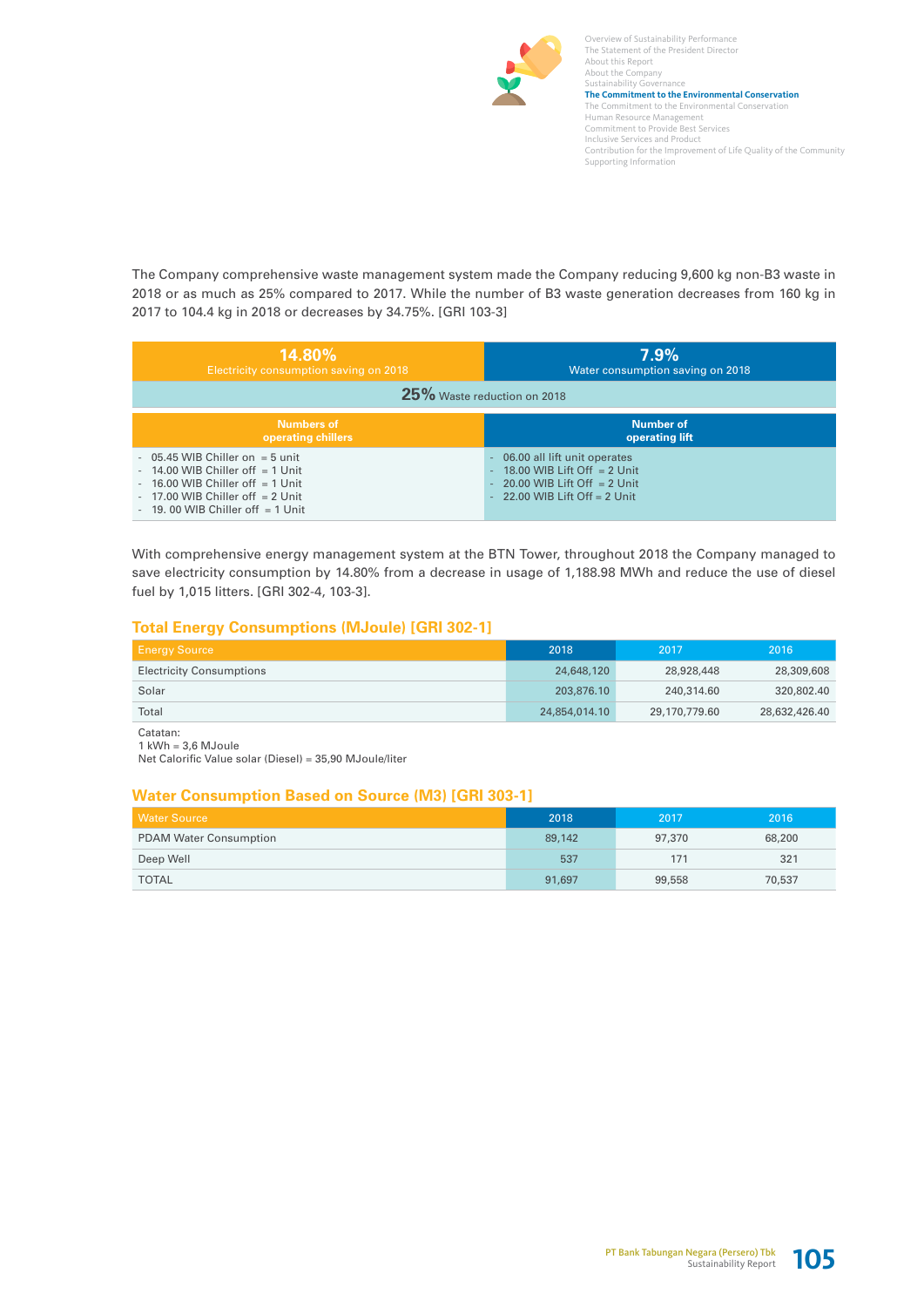# THE COMMITMENT TO THE ENVIRONMENTAL CONSERVATION

#### **B3 Waste Management [GRI 306-2]**

| <b>No</b> | <b>Waste Type</b>                                                    | <b>Treatment</b>                         | 2018           | 2017         | 2016         |
|-----------|----------------------------------------------------------------------|------------------------------------------|----------------|--------------|--------------|
| 1         |                                                                      | Produced                                 | $20$ kg        | 120 kg       | 50 kg        |
|           | Used Oil                                                             | Saved in TPS                             | $\mathbf{0}$   | $\mathbf{0}$ | $\mathbf 0$  |
|           |                                                                      | Submitted to Authorized Third<br>Parties | <b>Yes</b>     | Yes          | Yes          |
|           | <b>Used Battery</b>                                                  | Produced                                 | 60 kg          | 20 kg        | 50 kg        |
| 2         |                                                                      | Saved in TPS                             | $\mathbf{0}$   | $\mathbf{0}$ | $\Omega$     |
|           |                                                                      | Submitted to Authorized Third<br>Parties | Yes            | Yes          | Yes          |
|           | <b>Lights and Electrical Waste</b><br>(TL lamp, PLC, ballast, cable) | Produced                                 | 4.4 kg         | $10$ kg      | $10$ kg      |
| 3         |                                                                      | Saved in TPS                             | $\overline{0}$ | $\mathbf{0}$ | $\Omega$     |
|           |                                                                      | Submitted to Authorized Third<br>Parties | Yes            | Yes          | Yes          |
|           | Freon Tube Leftover                                                  | Produced                                 | $20$ kg        | $10$ kg      | $15$ kg      |
| 4         |                                                                      | Saved in TPS                             | $\overline{0}$ | $\mathbf{0}$ | $\mathbf{0}$ |
|           |                                                                      | Submitted to Authorized Third<br>Parties | Yes            | Yes          | Yes          |

#### **Environment Preservation And Management Costs**

Throughout 2018, the Company spent Rp150,3 million for environmental preservation and costs includes for the STP management (Sewage Treatment Plan) and for waste management cost

#### **Biaya Pengelolaan Limbah Padat dan Cair Gedung Menara Perseroan Dengan Pihak Ketiga**

| No. | <b>Description</b>                         | <b>January</b> | February   | <b>March</b> | <b>April</b> | <b>May</b> | June       | July       | August     | September  | October    | <b>November</b> | <b>December</b> |
|-----|--------------------------------------------|----------------|------------|--------------|--------------|------------|------------|------------|------------|------------|------------|-----------------|-----------------|
|     | Pengangkutan<br>Sampah Basah<br>dan Kering | 4,900,000      | 4,900,000  | 4,900,000    | 4.900.000    | 4,900,000  | 4.900.000  | 5,150,000  | 5,150,000  | 5,150,000  | 5.150.000  | 5.150.000       | 5.150.000       |
|     | Perawatan STP                              | 7,500,000      | 7,500,000  | 7,500,000    | 7,500,000    | 7,500,000  | 7,500,000  | 7,500,000  | 7,500,000  | 7,500,000  | 7.500.000  | 7.500.000       | 7,500,000       |
|     | <b>Total</b>                               | 12,400,000     | 12,400,000 | 12,400,000   | 12,400,000   | 12,400,000 | 12,400,000 | 12.650.000 | 12.650.000 | 12.650.000 | 12.650.000 | 12.650.000      | 12.650.000      |